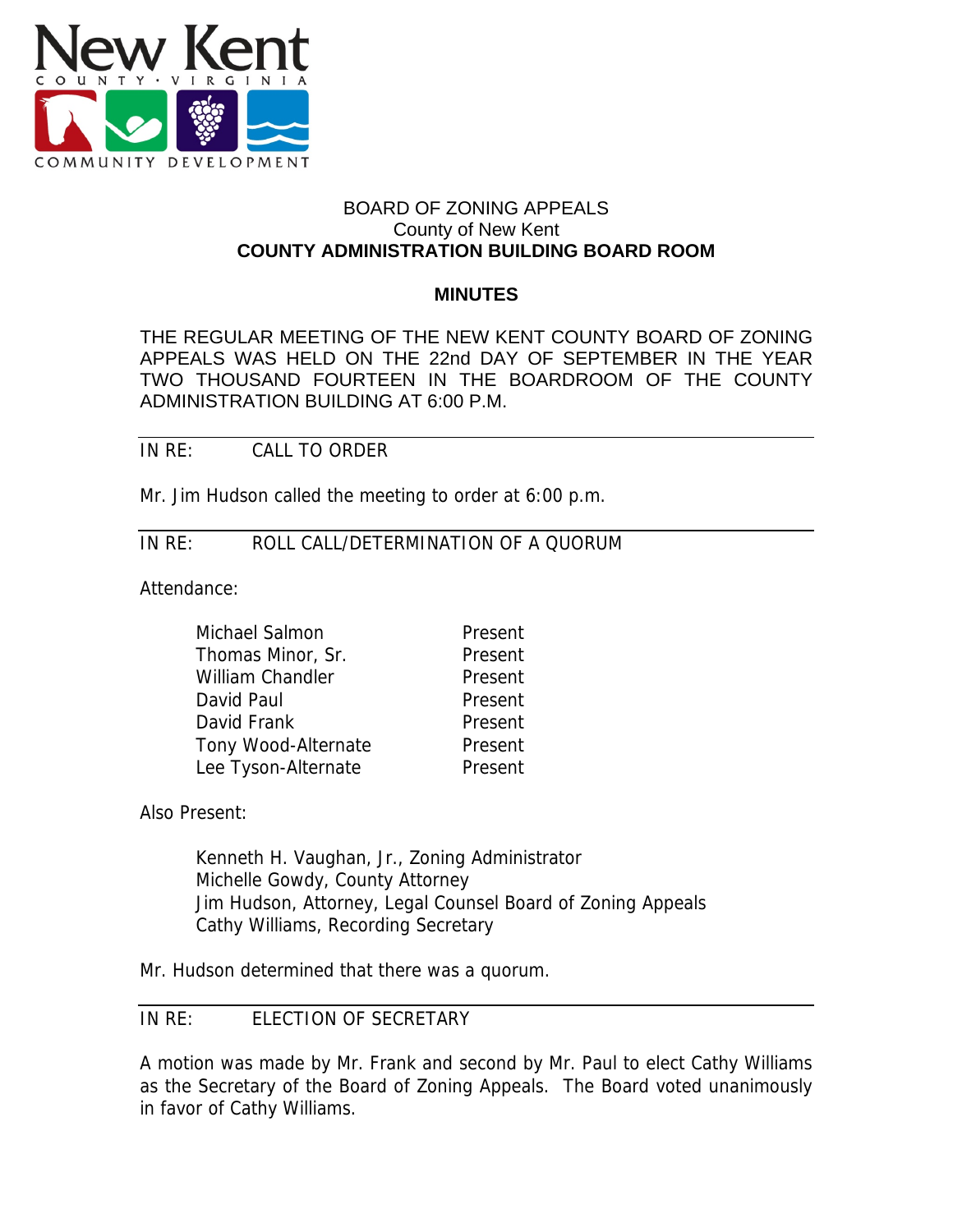# IN RE: ELECTION OF CHAIRMAN – 2014/2015

A motion was made by Mr. Chandler to elect David Frank as the Chairman. The Board voted unanimously in favor of Mr. Frank.

## IN RE: ELECTION OF VICE-CHAIRMAN – 2014/2015

A motion was made by Mr. Frank to elect Mr. Chandler as the Vice-Chairman. The Board voted unanimously in favor of Mr. Chandler.

## IN RE: NEW BUSINESS

Mr. Hudson gave a brief overview of the expectations of the Board of Zoning Appeals (BOZ).

He said there are five members, two alternates, and a secretary. And the BOZ was created by the Commonwealth of Virginia statues. The terms are five years and the secretary notifies the Court at least 30 days in advance of the expiration of the term and would notify the courts if any vacancies occur. He referred to State Code 15.2-2308 for the secretary to review.

Mr. Hudson asked the Board if anyone held any public office or was part of any other Committee or Commission at the present time. There was none.

Mr. Hudson addressed the Board and made reference to the code that a member must notify the Chairman at least 24 hours prior to a meeting if they plan to be abstained or absent from a meeting. The Chairman would in turn select an alternate to serve in their place. The alternate will be allowed to vote on any application and be made part of the record.

## Duties and Powers of Zoning Board:

Mr. Hudson stated the primary duties of the Zoning Board. He discussed the variance application process. He stated that the motivation behind requesting a variance is to give relieve to the applicant from the requirements of the County Code.

Mr. Hudson went over the history of variance applications and said that they are not requested as often as they used to be. He said that the Supreme Court had ruled that before you can be considered for a variance, you must prove hardship by stipulating that you could not use the land for any other use. If any other use was available, then you could not claim hardship and would not qualify to apply